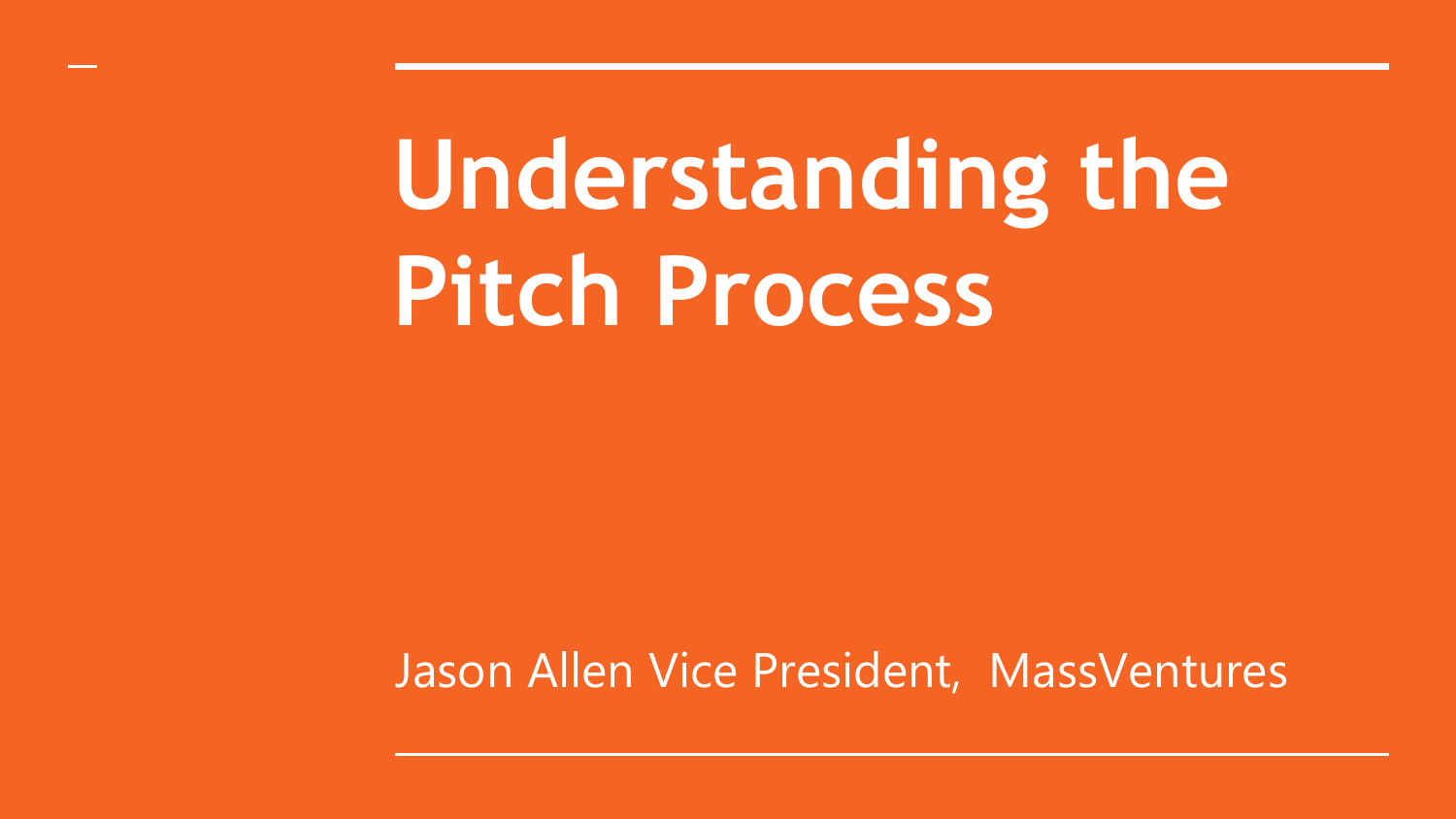## **What I'll be Discussing**

➔ **How do angel groups find you/how do you get invited to pitch? Pitch Deck and Presentation Overview Pitch day: What to expect Questions to expect Post pitch follow up**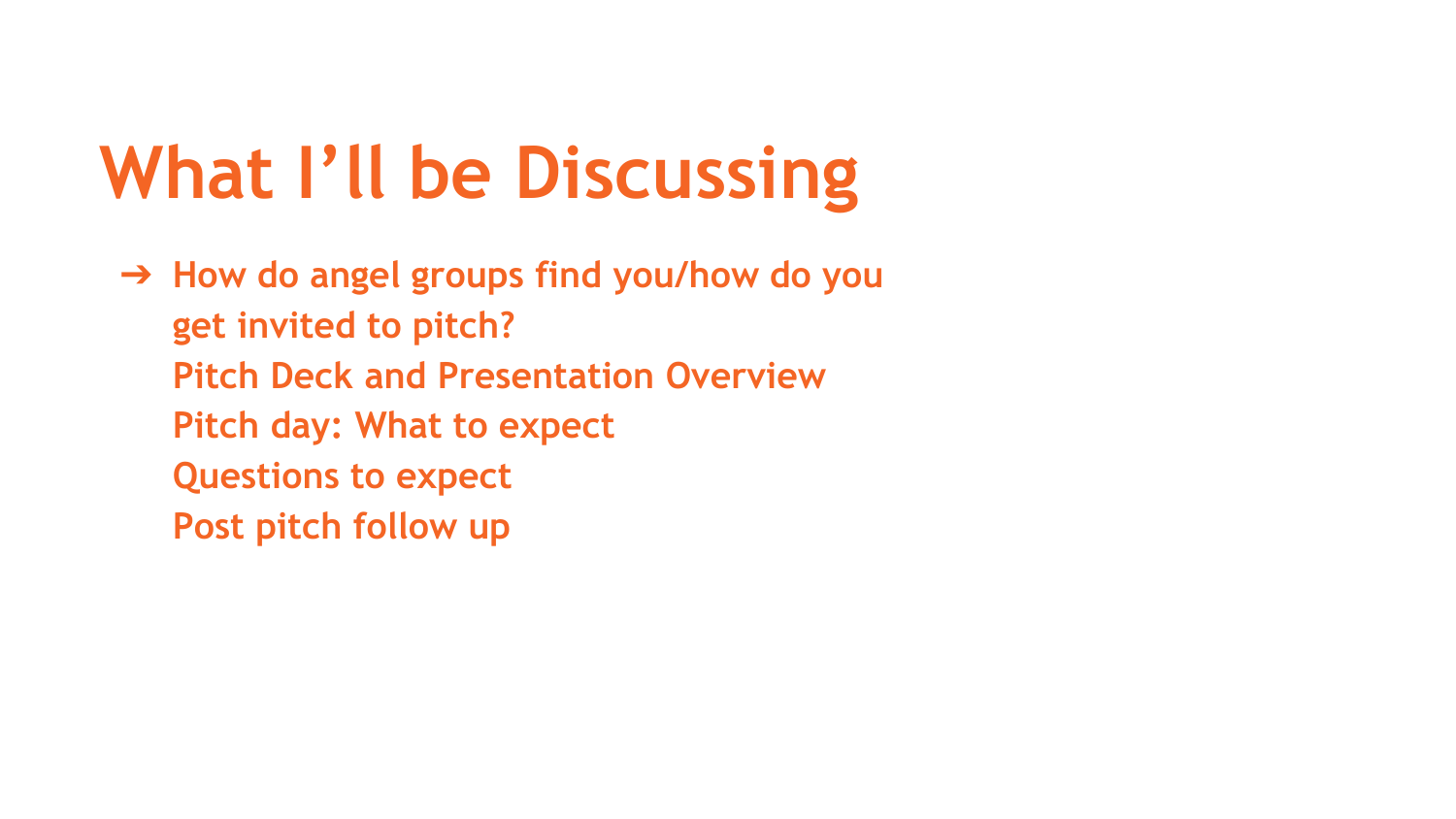## **Angels - How do they find you?**

**It's just like sales and marketing.** You should treat this like a sales process. In general, Angels find you by:

#### ➔ **Networking**

You get a warm introduction

#### ➔ **Cold Outreach**

You send a cold email or LinkedIn

#### ➔ **They Find you**

You're active on LinkedIn, social media or in the innovation community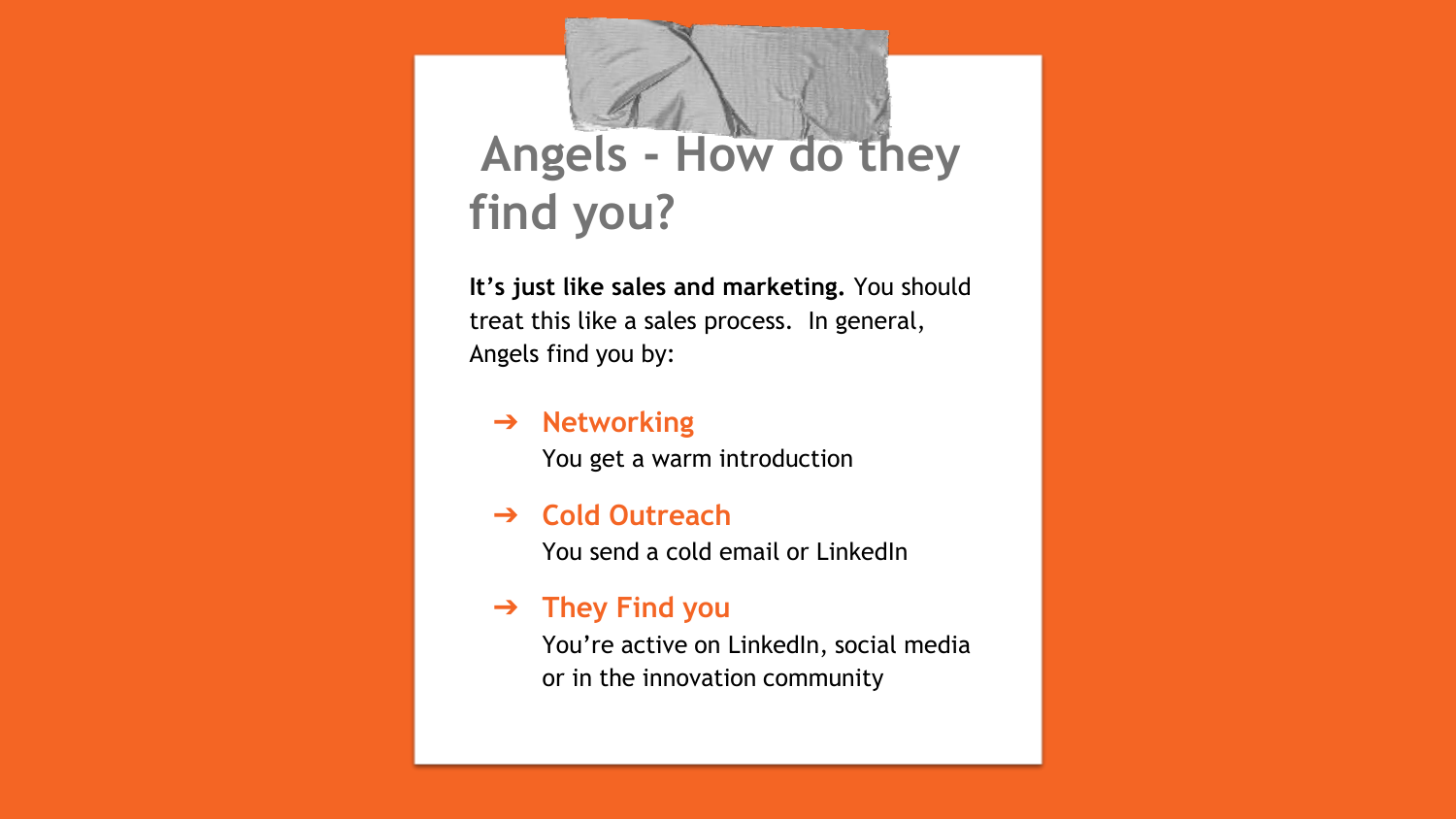### **Do your research before reaching out to angel groups This greatly increases your chances of success Tip** Google angel groups and the people you want to connect with**.** You should have a sense

if your idea is a fit for those groups just by a little internet research..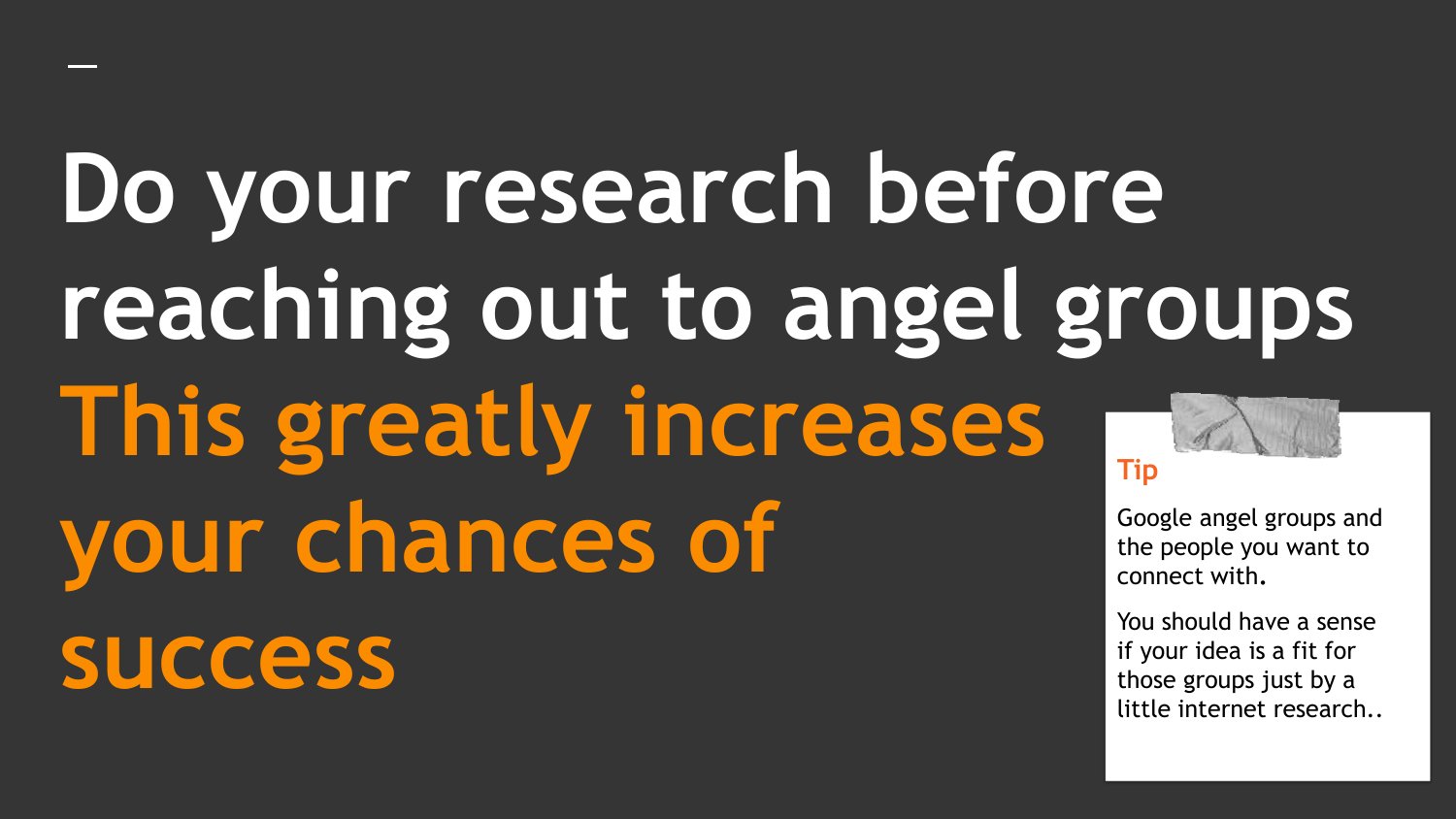# **How to get a meeting:**

**Research angel groups/investors online Make a list and force rank 'best fit' to 'not a fit' Start reaching out to people in your network for an intro Submit your business plan Get feedback on your pitch, take notes and add questions to the appendix slides**

**Go down your list reaching out until you get a meeting**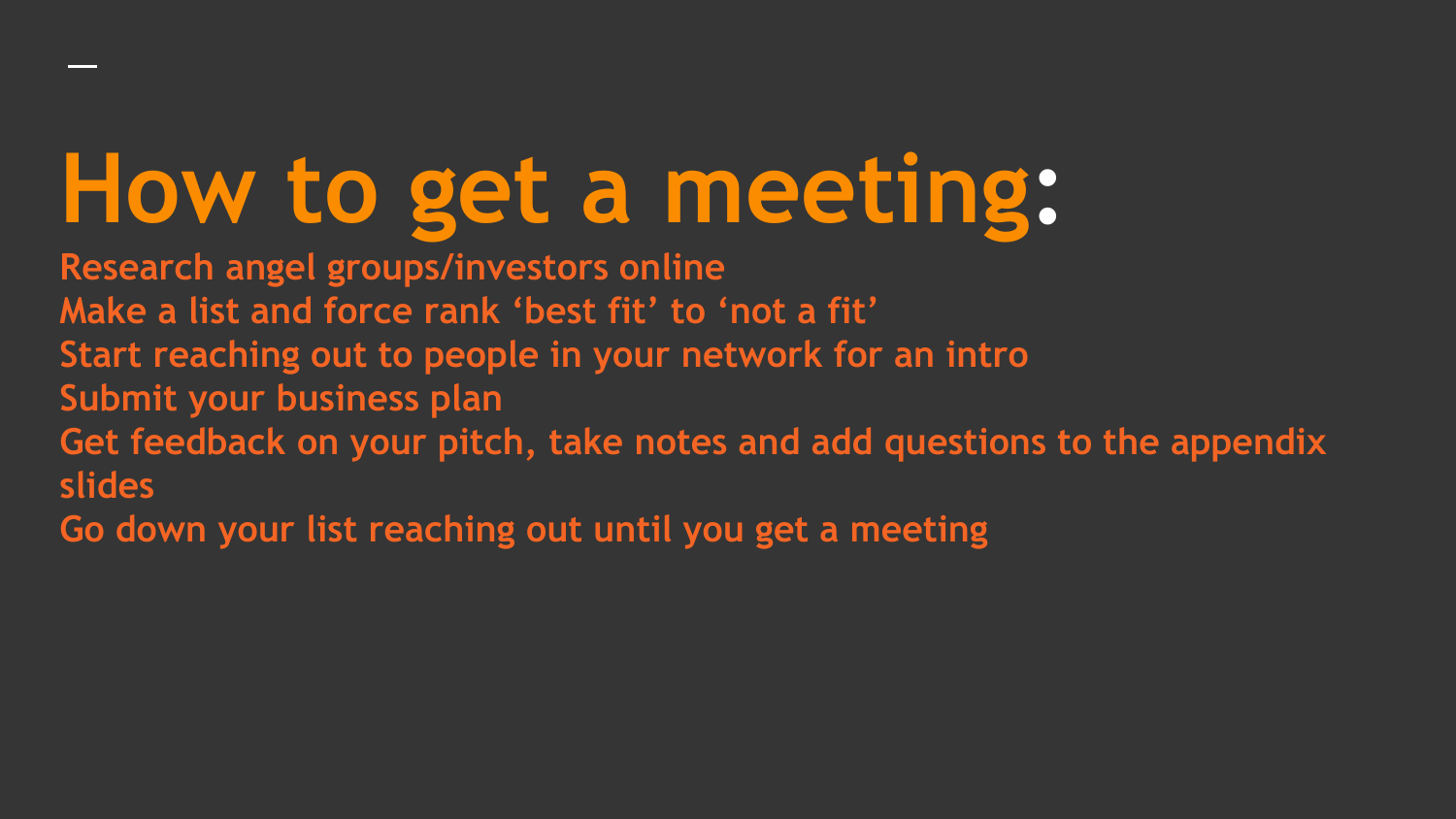### **Pitch deck presentation**

**Keep it Simple!** You have a finite amount of time to share your idea:

- ➔ **Hit the key points early** The clock starts to tick from time you sit down
- ➔ **Leave technical jargon to appendix**  Unless they ask you

#### ➔ **Tell the truth**

Don't overstate anything, you lose credibility in diligence

### **Tip**

The pitch is a way for investors to see what it would be like to work with you--it's an important first impression!.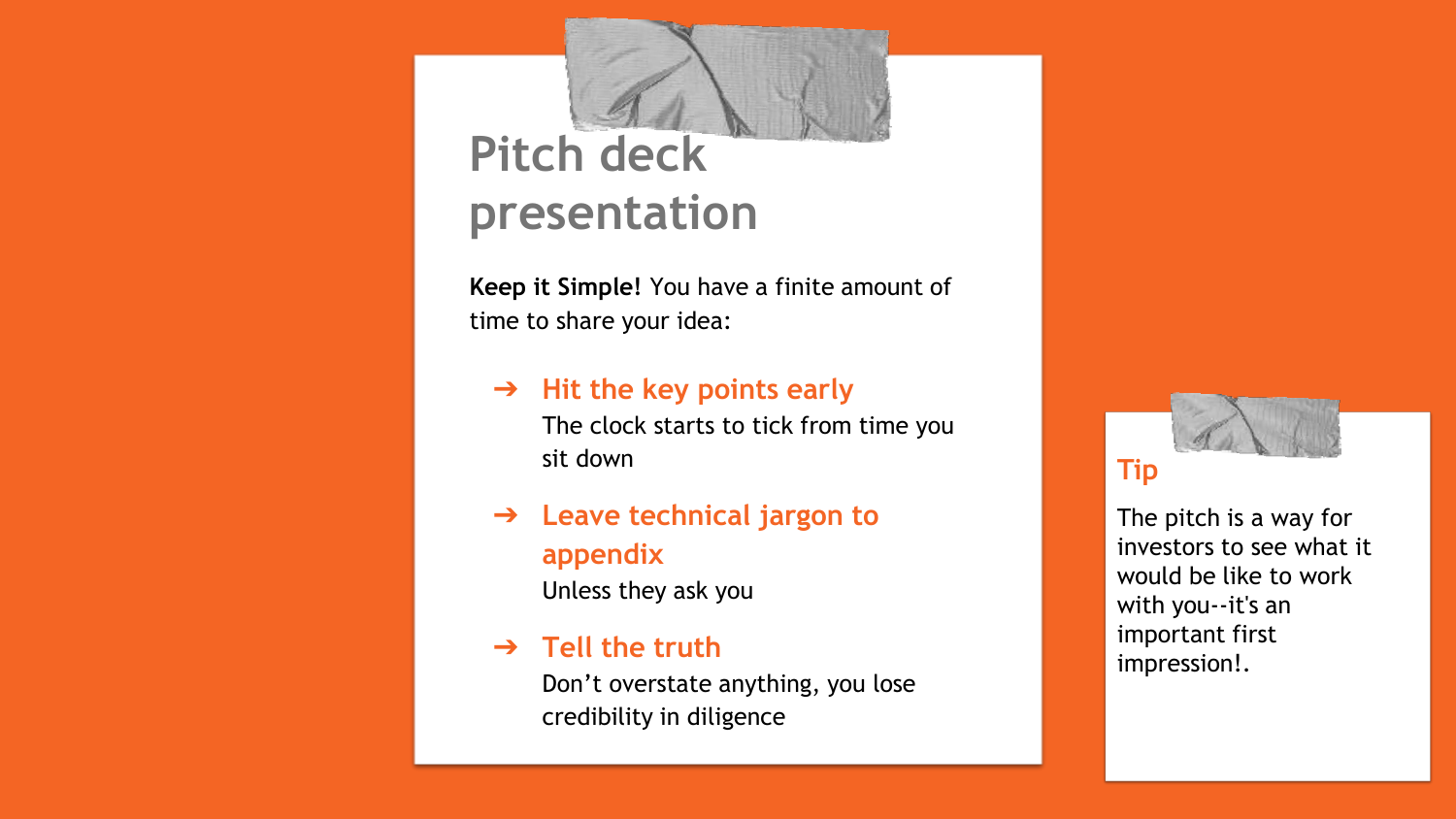Must Have Slides in your presentation **Problem Solution TAM Business Model**



#### **Tip**

Keep it simple, you should be able to answer these questions easily.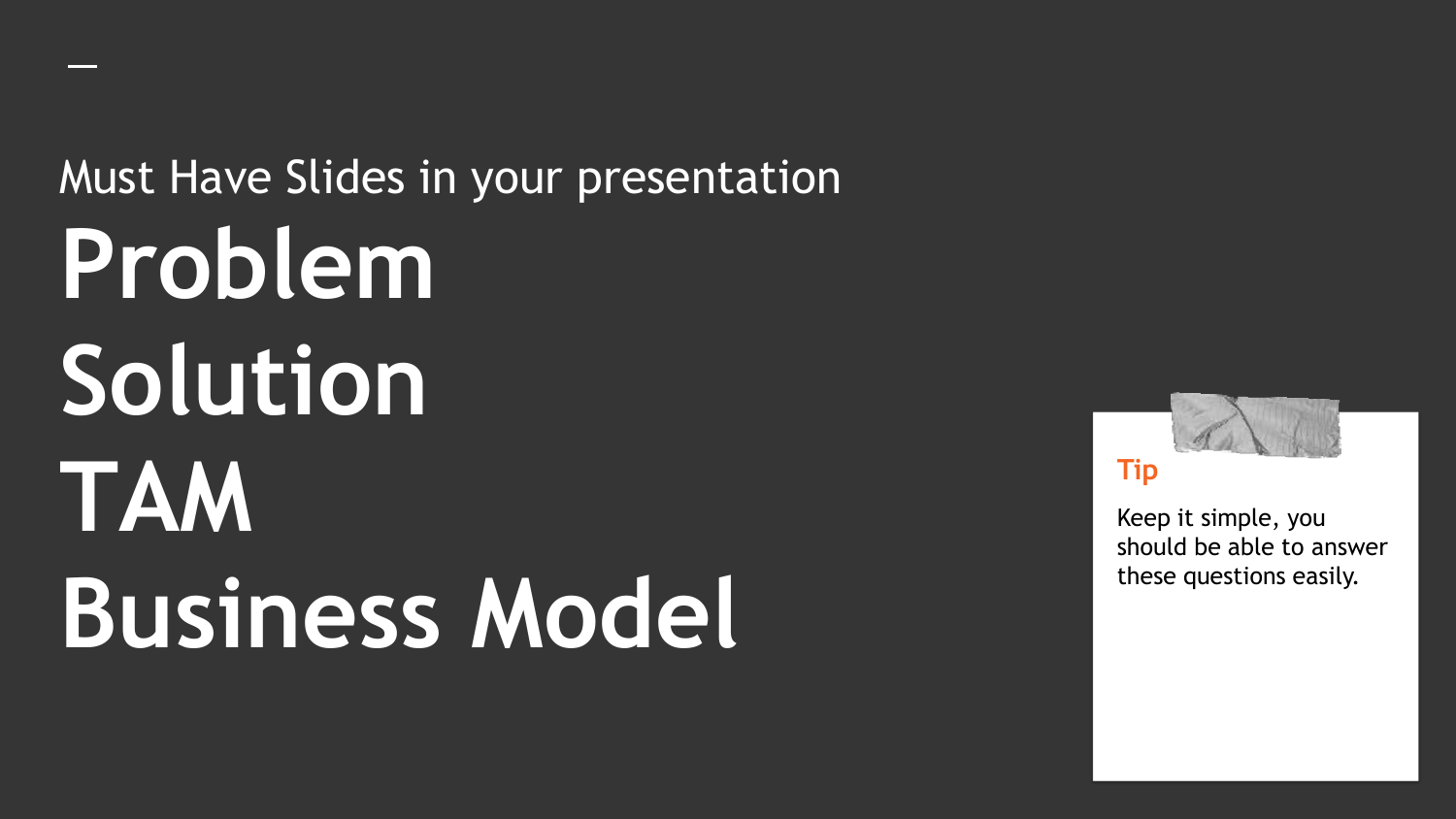Must Have Slides continued **How it works Team Competition Traction to date**



#### **Tip**

Don't let data stand alone. Always relate it back to a story you've already told, in this case, Marco's shop.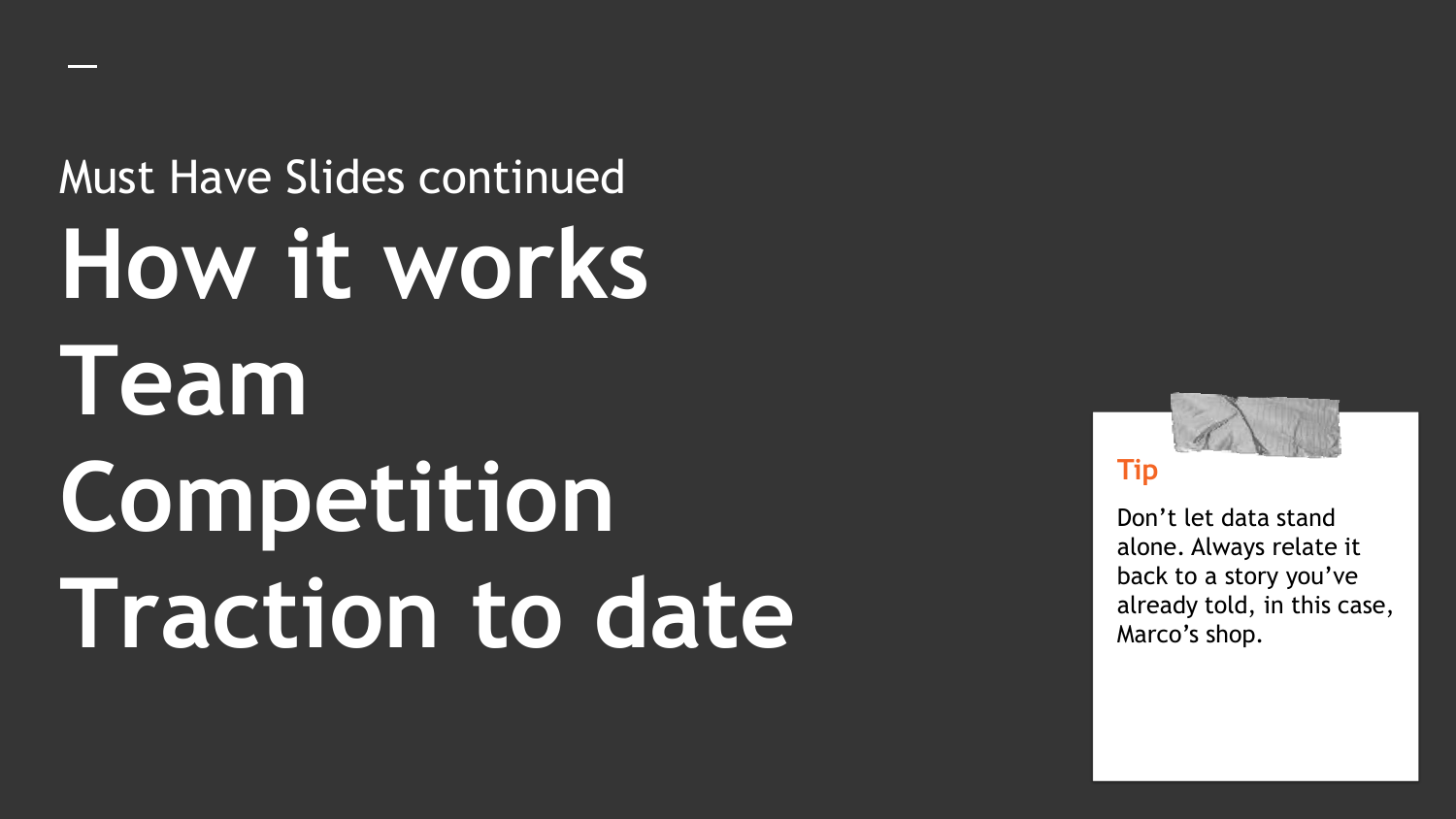# Optional Slides/Appendix **Technical details IP Deal Terms Revenue**



If you get a question during your presentation and you don't know the answer: you should add that to your appendix.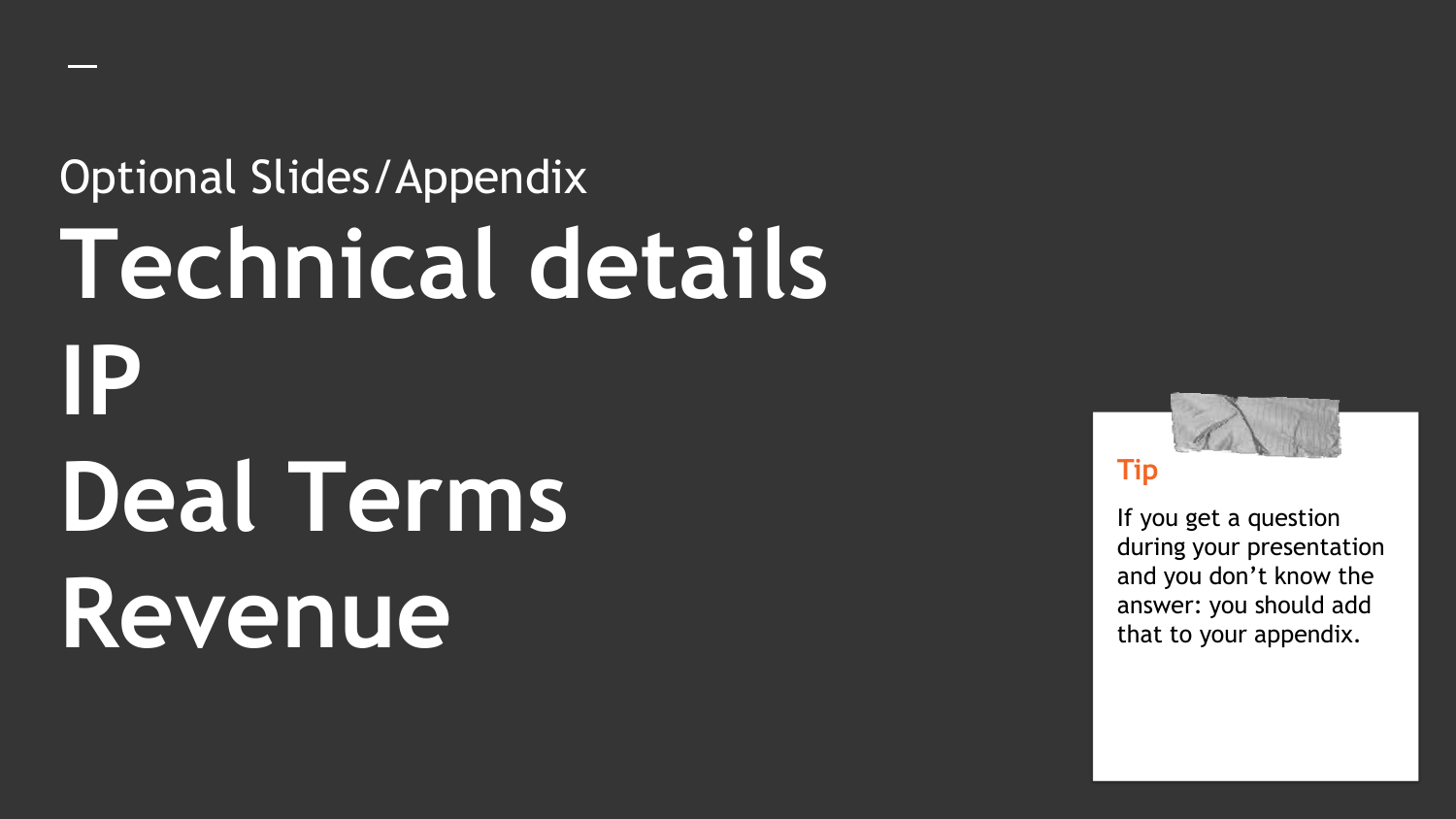# **EXAMPLE: AIRBNB**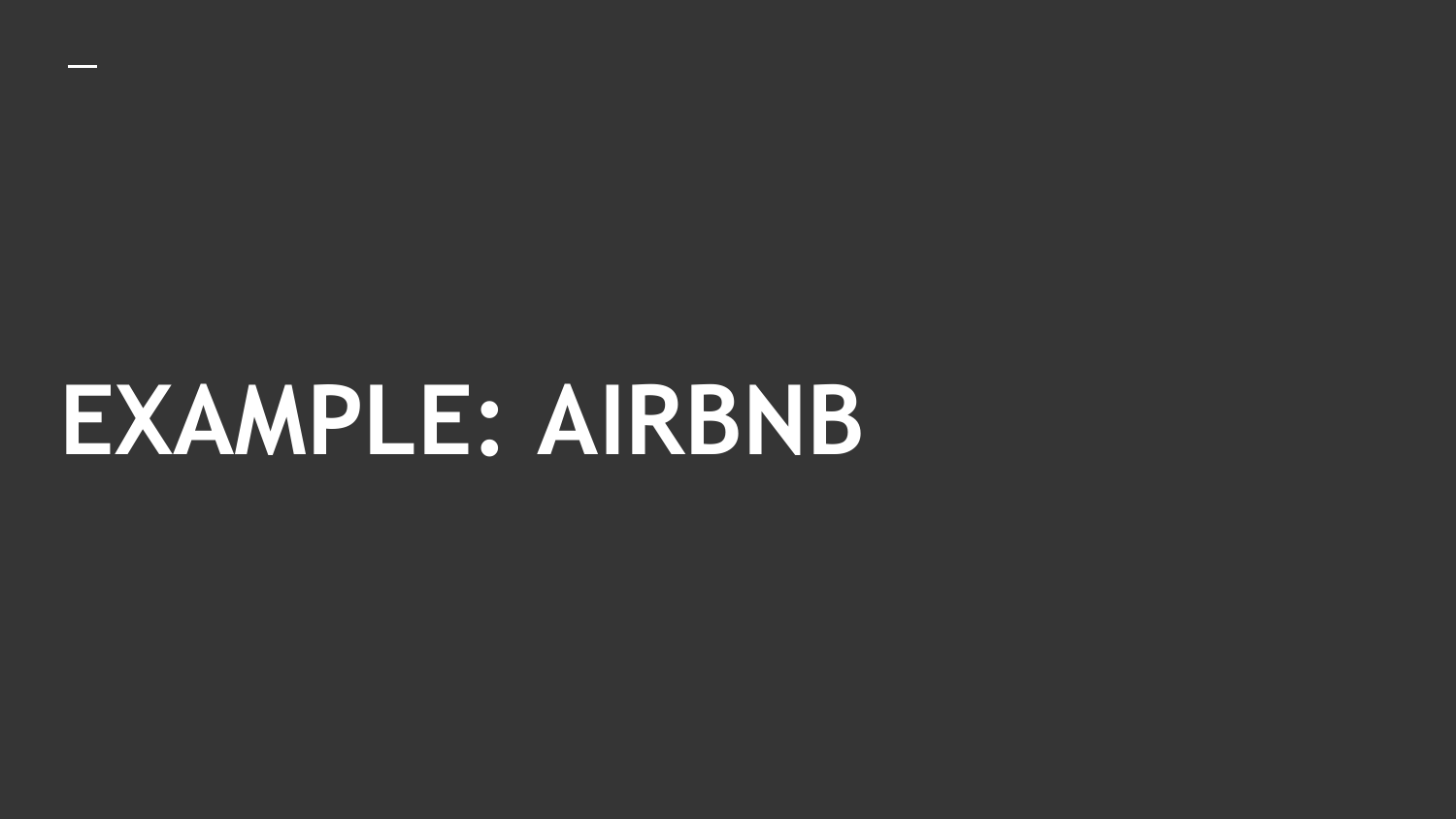

## **Price** is a important concern for customers booking travel online.

**Hotels** leave you disconnected from the city and its culture.

**No easy way exists** to book a room with a local or become a host.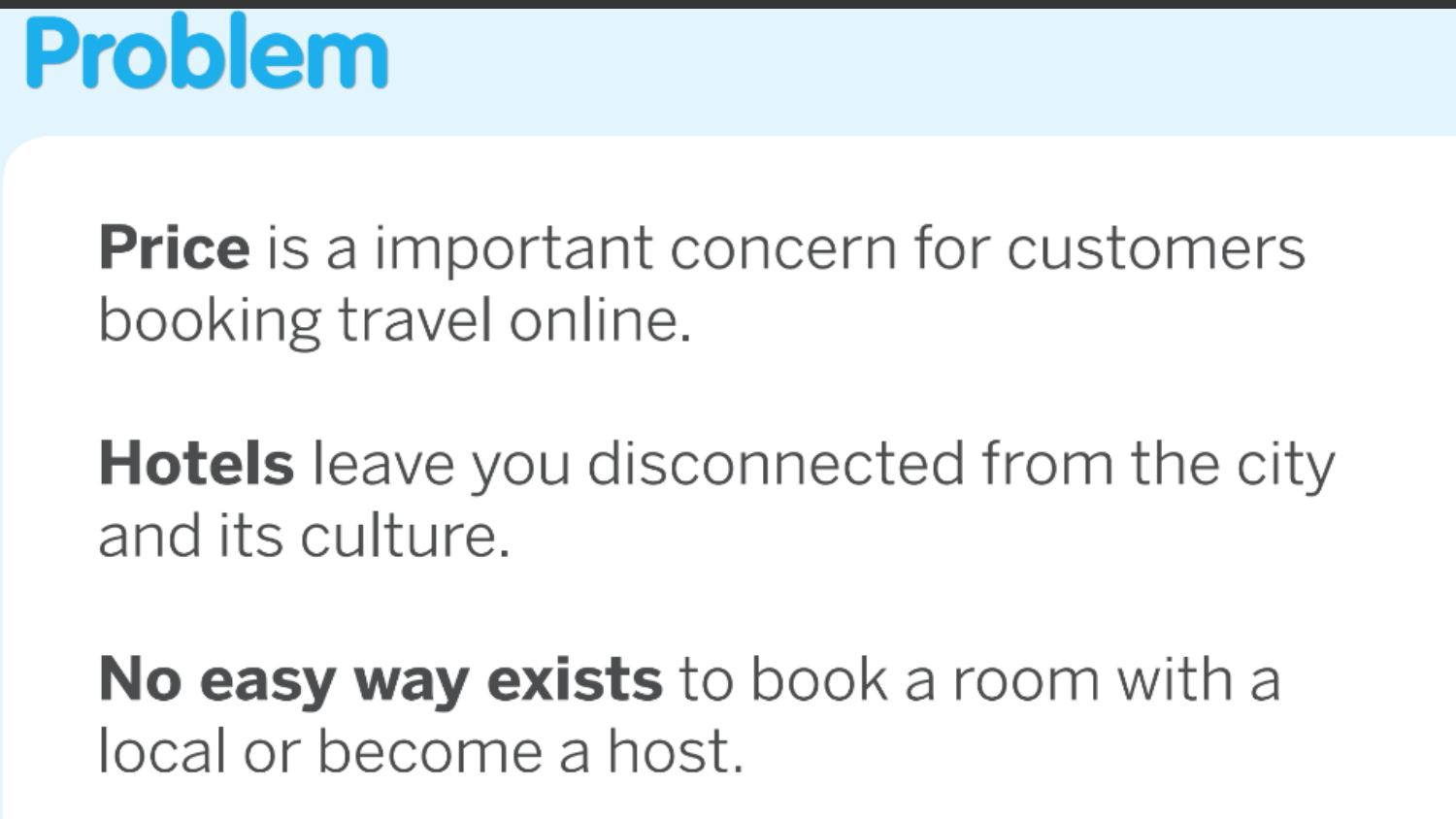



### A web platform where users can rent out their space to host travelers to:

## **SAVE MONEY**

when traveling

**MAKE MONEY** 

when hosting

## **SHARE CULTURE**

local connection to the city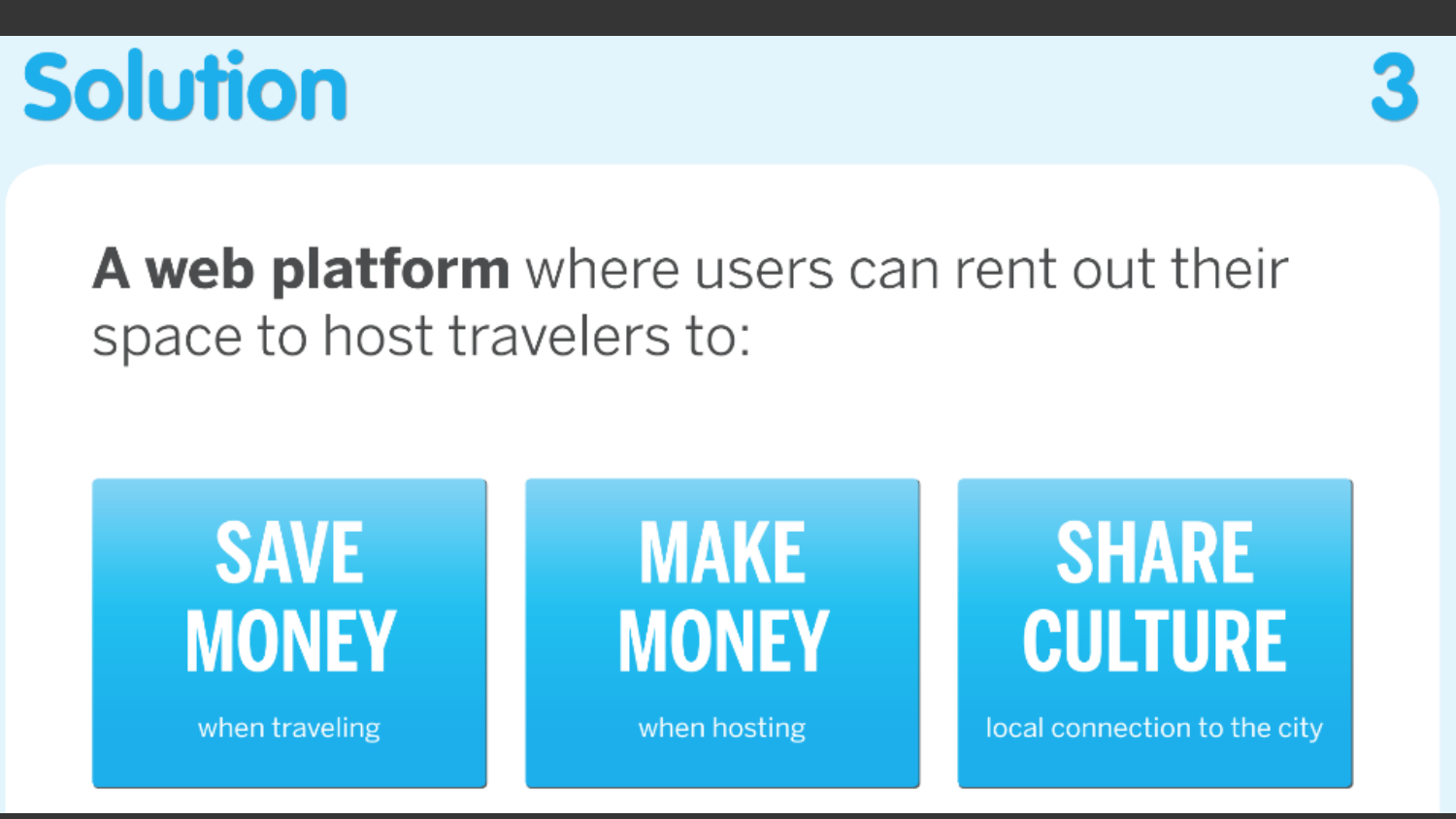## **Market Size**



### **TRIPS BOOKED (WORLDWIDE)**

### **BUDGET&ONLINE**

**TRIPS W/AB&B**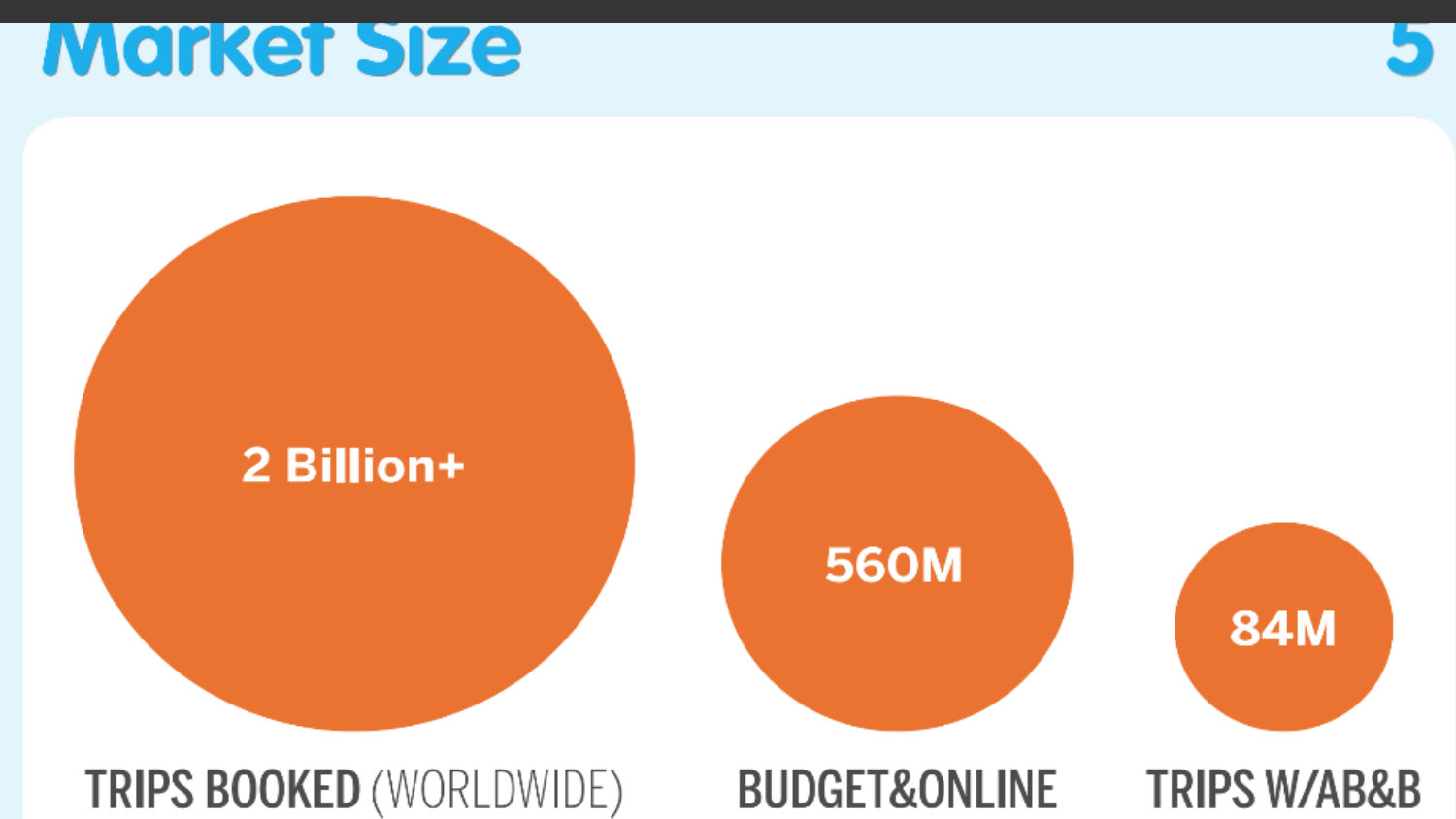

### We take a 10% commission on each transaction.

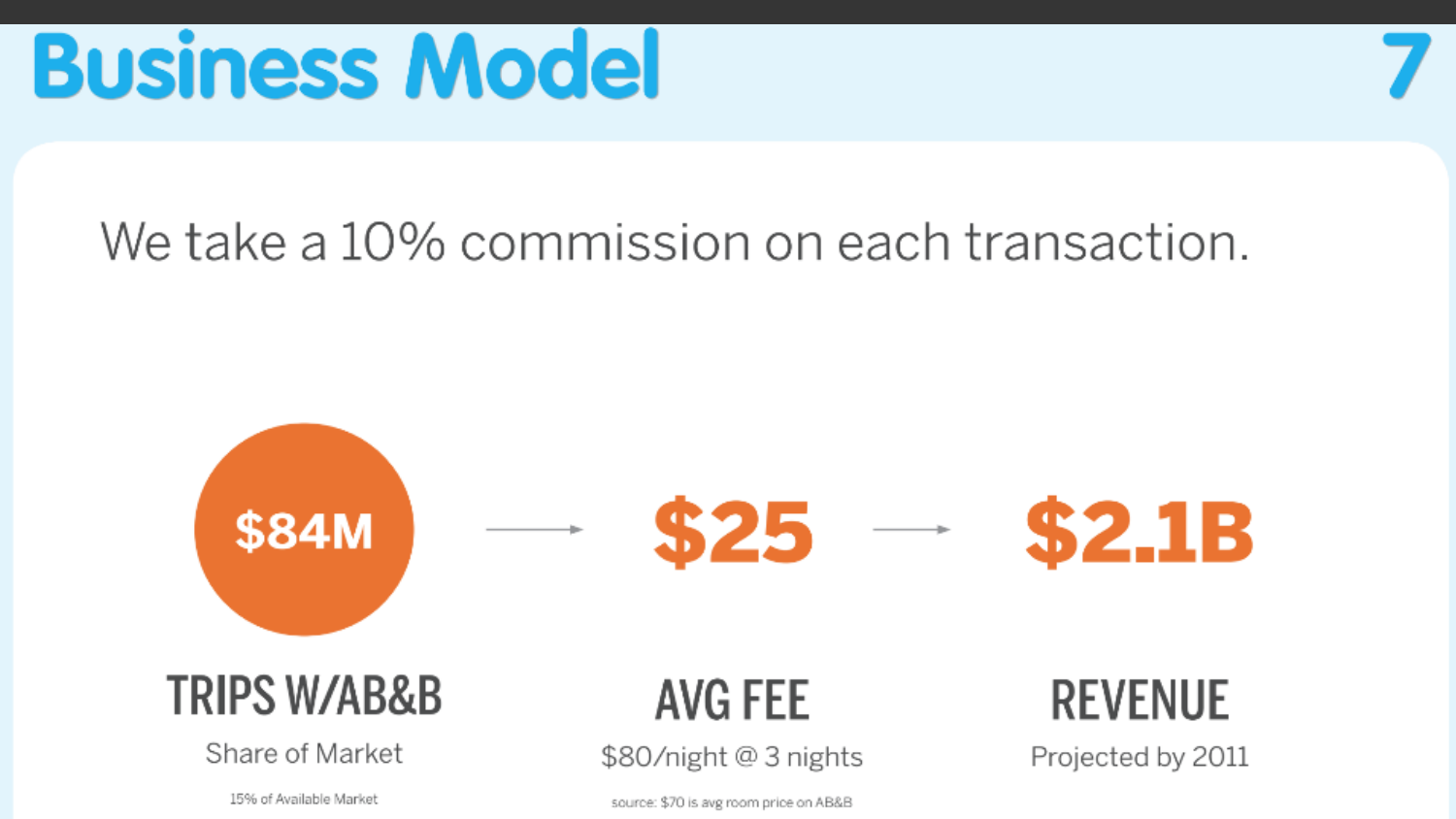## **Competition**







### craigslist

BedandBreakfast.com

**OFFLINE TRANSACTION** 











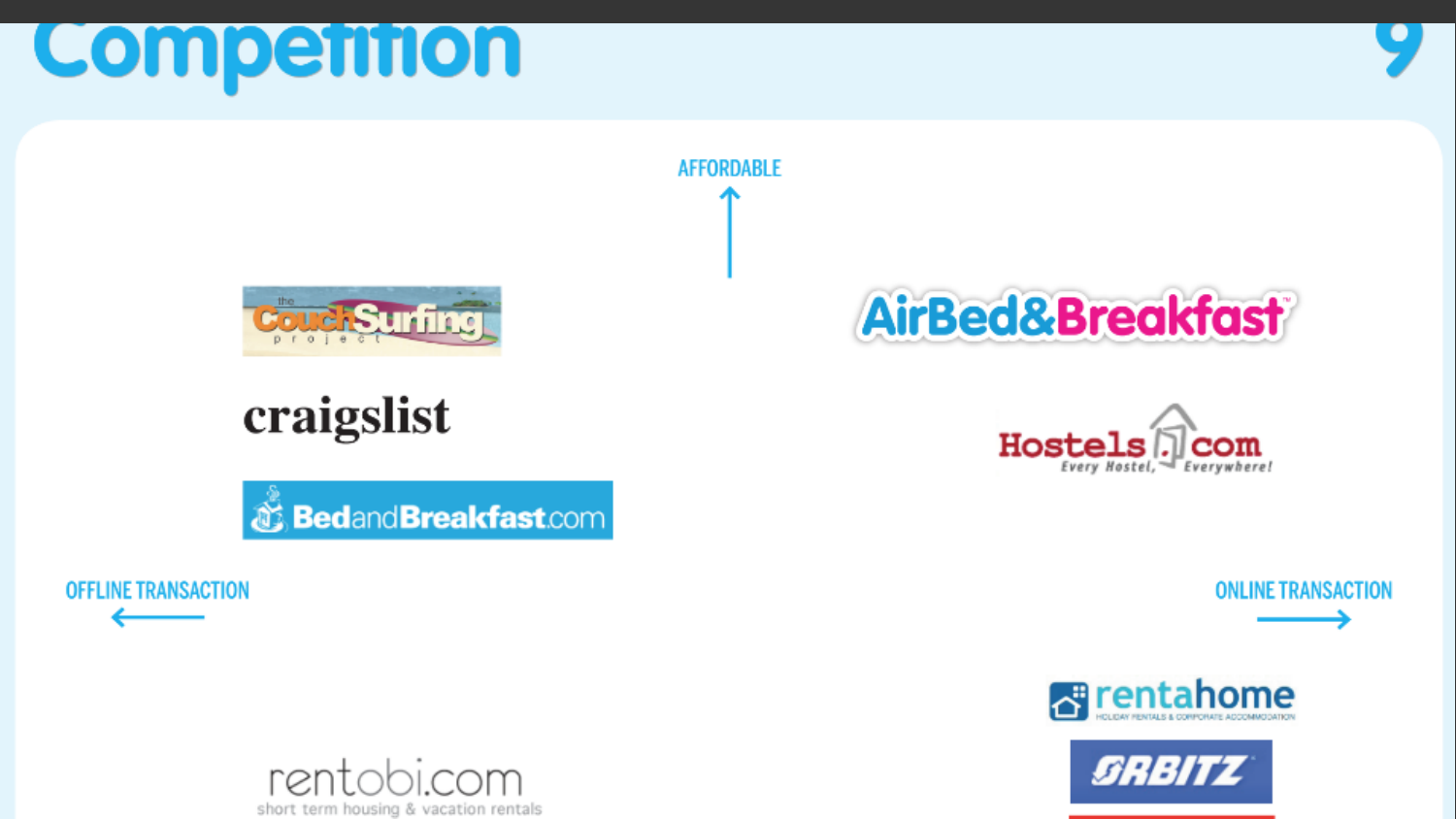



SEARCH BY CITY  $\longrightarrow$  REVIEW LISTINGS **BOOK IT!**  $\begin{picture}(20,20) \put(0,0){\dashbox{0.5}(20,0){ }} \put(15,0){\dashbox{0.5}(20,0){ }} \put(15,0){\dashbox{0.5}(20,0){ }} \put(15,0){\dashbox{0.5}(20,0){ }} \put(15,0){\dashbox{0.5}(20,0){ }} \put(15,0){\dashbox{0.5}(20,0){ }} \put(15,0){\dashbox{0.5}(20,0){ }} \put(15,0){\dashbox{0.5}(20,0){ }} \put(15,0){\dashbox{0.5}(20,0){ }} \put(15,0){\dashbox{$ 

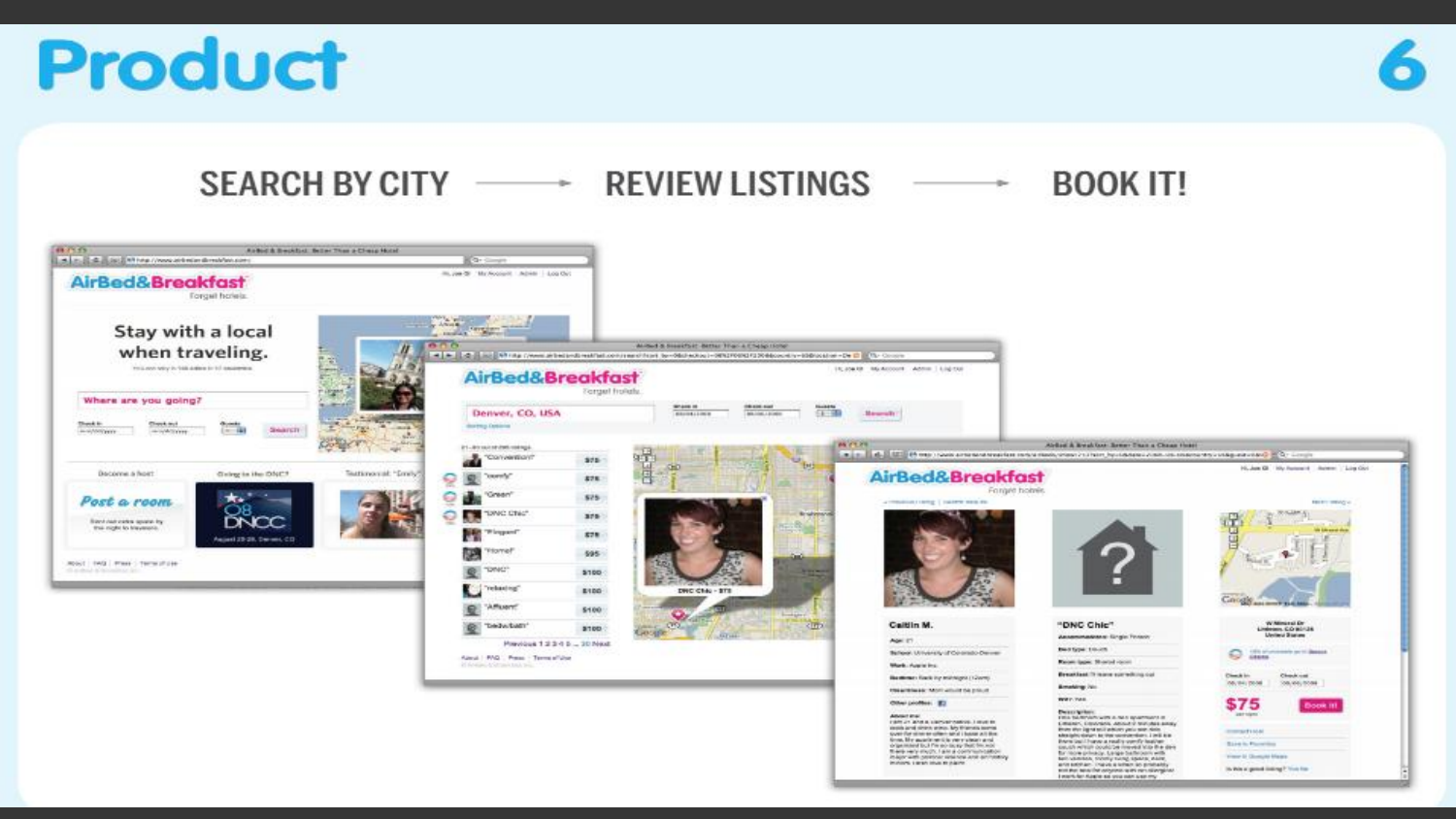## **PITCH DAY TIPS**

### ➔ **Come on time**

**Know your technology Be prepared to get interrupted during your presentation Answer the question you are asked If you don't know an answer, follow up later via email Post pitch follow up**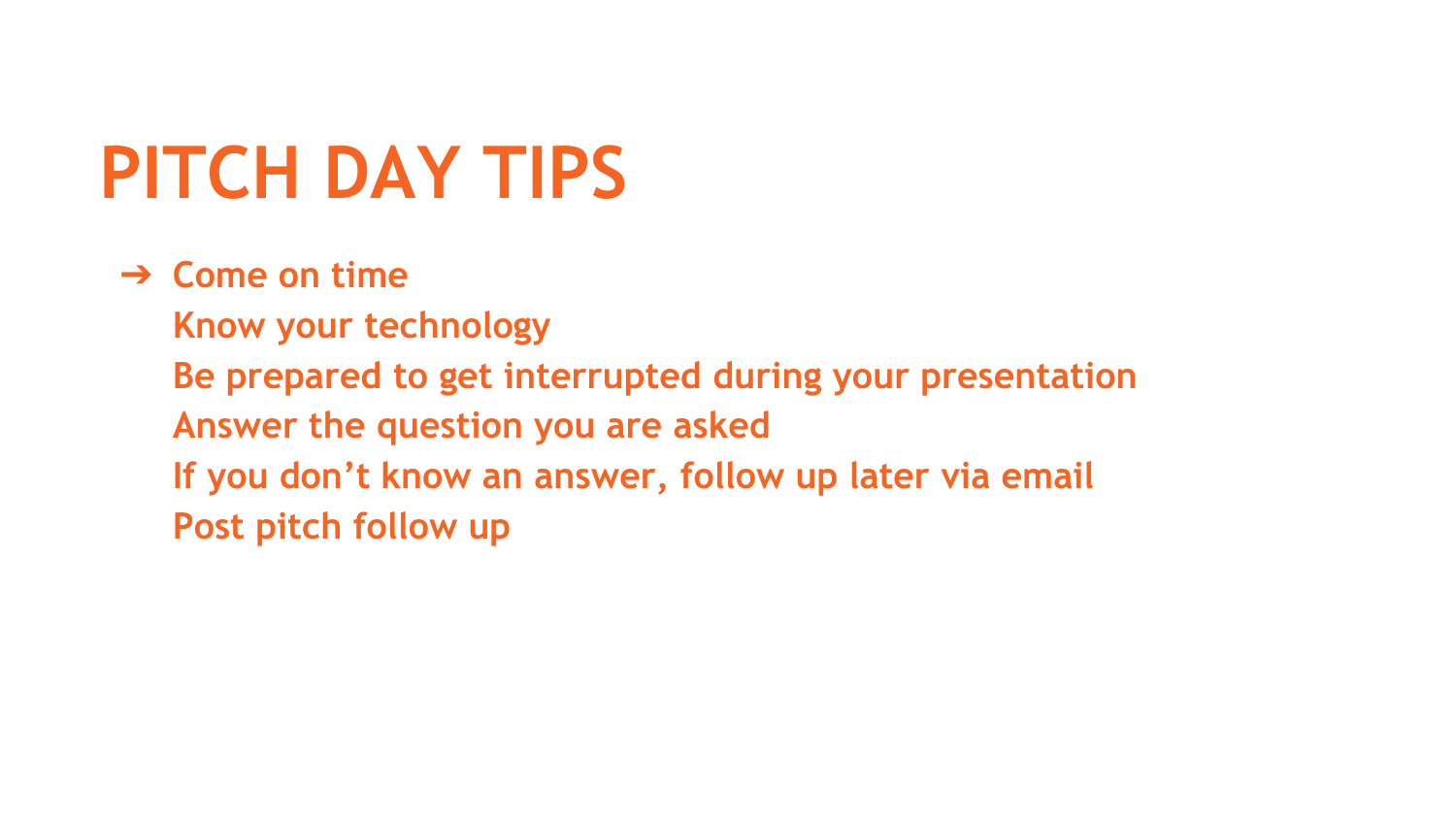

### **POST PITCH**

**Always send a thank you email** it's just a good practice

- ➔ **Follow up with answers** To questions you didn't answer
- ➔ **Ask about their process** You don't know how long it can take

#### ➔ **Always be polite**

You never know who can provide a referral even if they say they won't invest



Keep up with people you pitch with and provide them with updates each quarter for anything relevant in your business.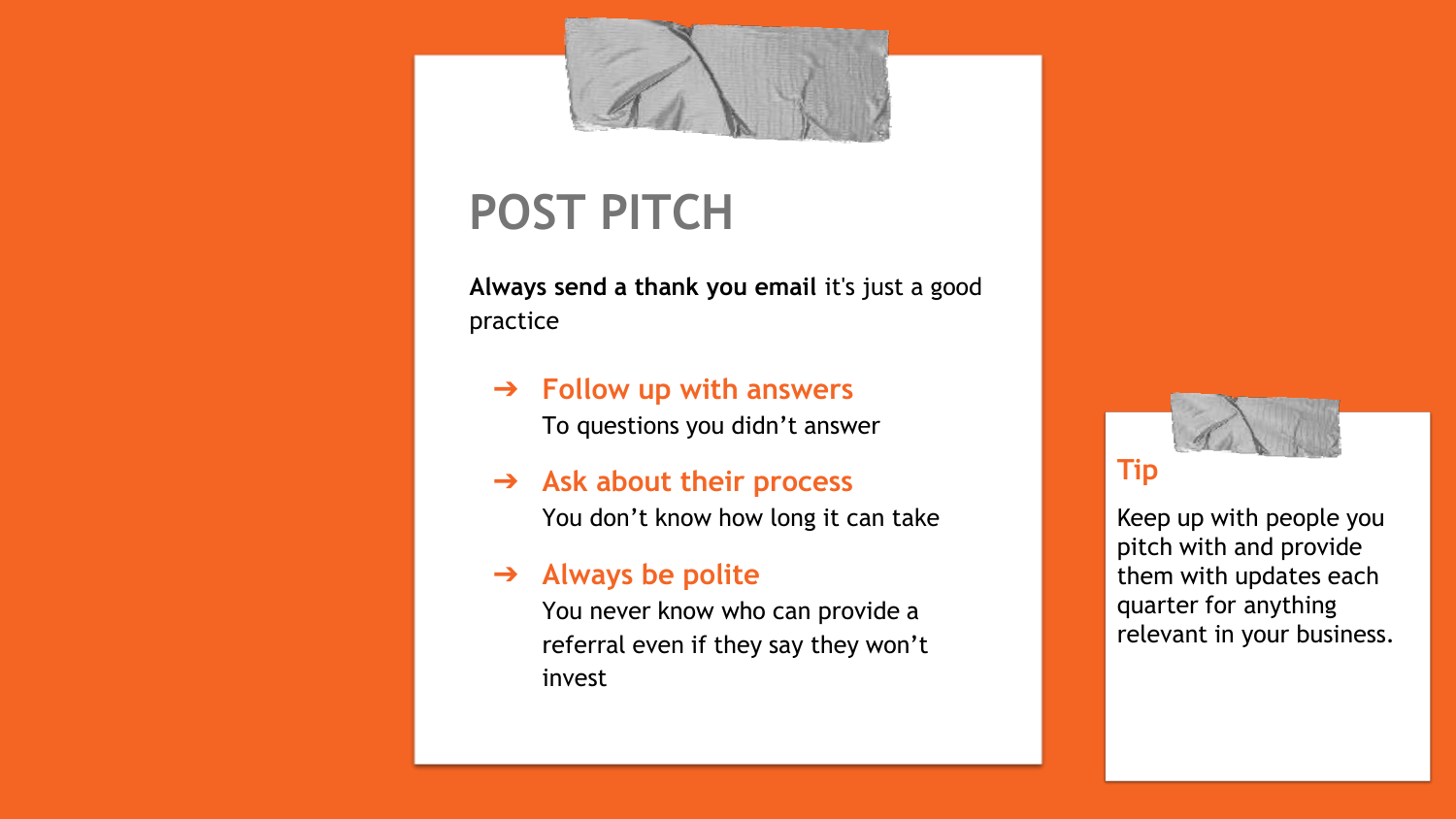## **Questions you may be asked**

➔ **Why start this business now? What are 2-3 things that will kill your business How long will this money last you? And when will you raise money again? What is your competitive advantage?**